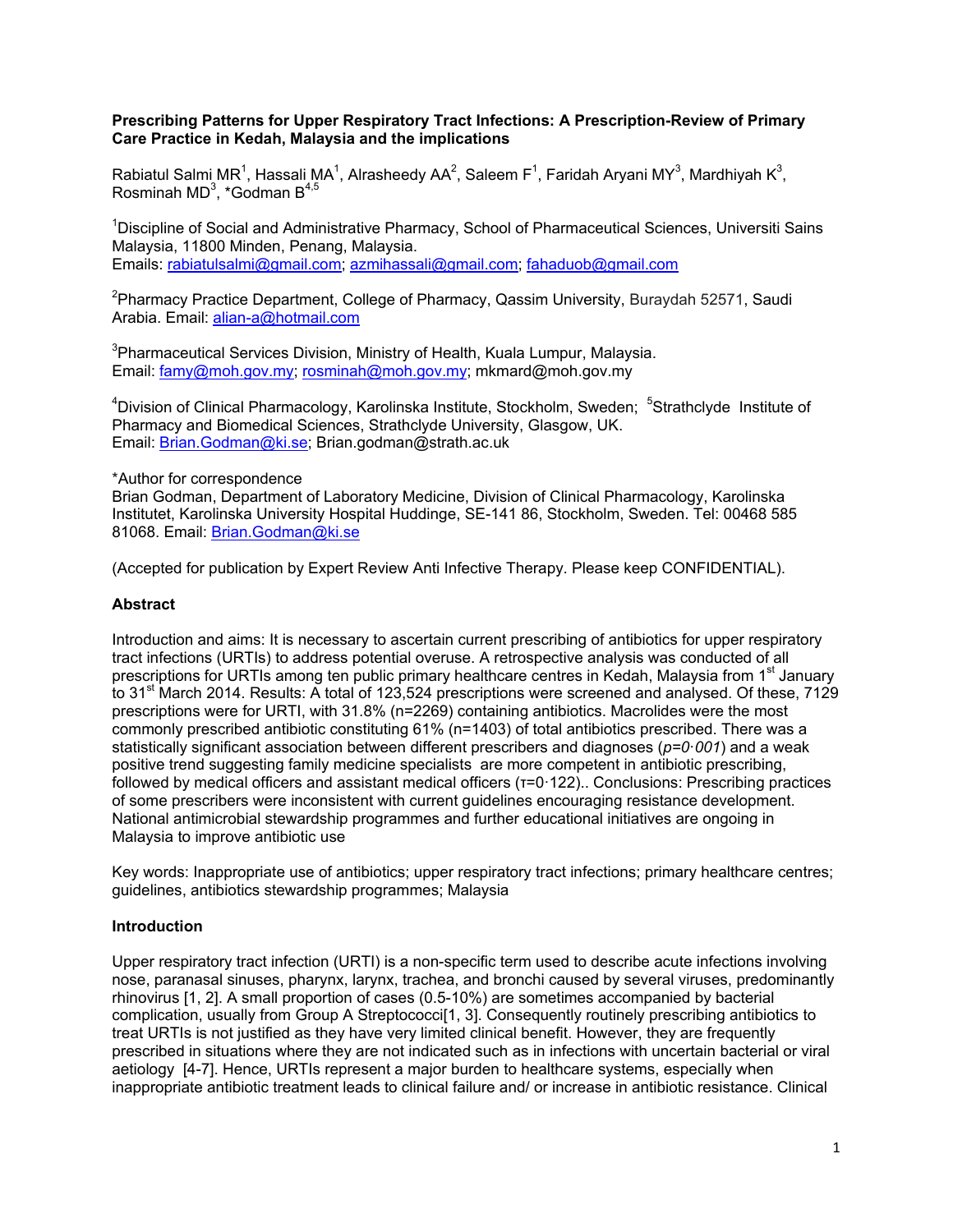failure happens when the prescribed treatment fails to treat the existing infections and patients do not improve or deteriorate [\[8\]](#page-13-4).

Overall, the majority of antibiotics prescribed in ambulatory care are typically to treat respiratory tract infections [\[9\]](#page-13-5), with acute upper respiratory illnesses accounting for the highest proportion of ambulatory antibiotic prescriptions [\[10\]](#page-13-6). However, the inappropriate prescribing of antibiotics in ambulatory care is a long-standing issue. For example in 1992, ambulatory care physicians in the United States wrote almost 12 million of prescriptions for URTIs and acute bronchitis [\[11\]](#page-13-7). Of these, 51% of adults with colds were prescribed an antibiotic, 52% in non-specific upper respiratory infections, and 66% in acute bronchitis [\[11\]](#page-13-7). Uncontrolled and indiscriminate use of antibiotics in ambulatory care increases the risk of resistance development, augmented by their low cost and easy accessibility despite concerns [\[11-14\]](#page-13-7).

The World Health Organisation (WHO) warned that the rates of resistance among nosocomial and community-acquired infections are high and need to be addressed [\[15\]](#page-13-8). In fact, common infections are now becoming more difficult to treat with standard antibiotics, forcing a shift to newer generations of antibiotics, which are more specific and targeted, but more expensive, and with a higher level of sideeffects [\[15-18\]](#page-13-8). There is, however, limited number of antibiotics for second-line and third-line therapy particularly in low- and middle- income countries (LMICs), resulting in a greater potential for resistance to first-line antibiotics [\[19\]](#page-13-9). In addition, there are concerns with the decline in the number of newly approved antibiotics due to barriers including resource concerns [\[17,](#page-13-10) [20,](#page-13-11) [21\]](#page-14-0). This will make managing infections increasingly difficult in future years especially among LMICs.

In several countries including Australia, Chile, Europe and Korea, interventions involving key stakeholder groups, including physicians, pharmacists, infection control team as well as managerial staffs have been successfully undertaken [\[22\]](#page-14-1). These multifaceted campaigns and interventions have resulted in a significant reduction in antibiotic use as well as expenditures across those countries [\[22-29\]](#page-14-1). However, antibiotic consumption continues to be a concern among Asia Pacific countries, where reported rates of antibiotic prescription in ambulatory care centres vary from 11·6% to as high as 82% [\[30-35\]](#page-14-2). Malaysia was ranked within the top eight consumers of antibiotics per person in 2010 [\[36\]](#page-14-3). Expenditure on systemic antibiotics was the largest expenditure group in 2008 at 433 million Ringgit (US\$121 million) vs. 217 million Ringgit (US\$60.6 million) for medicines to treat diabetes and 191 million Ringgit (US\$53.3 million) for calcium channel blockers. There was also high utilisation of antibiotics in Malaysia's private ambulatory care clinics (third highest category), although lower in public primary healthcare centres [\[7\]](#page-13-12). Antibiotic expenditure in Ministry of Health (MOH) primary care centres is steadily increasing and represented 10% of the total drug primary care spending in Malaysia in 2011 [\[37\]](#page-14-4). These concerns resulted in multiple initiatives across Malaysia by the government and other bodies. This included the publication of national antibiotic guidelines for infections including URTIs and more recently the launch of the Protocol on Antimicrobial Stewardship Programme (ASP) in 2014. These include developing Antimicrobial Stewardship Teams (AMS Teams), engaging both hospitals and primary care centres (Box 1) [\[37\]](#page-14-4). Updated national antibiotic guidelines have just been launched (May 2015) in Malaysia, which include a mobile phone application to facilitate and promote access among prescribers as well as the public [\[38\]](#page-14-5). In addition, there are also strict instructions regarding the issuing of prescriptions among healthcare professionals within primary healthcare centres in Malaysia. Restrictions on the prescribing of certain antibiotics among the healthcare professionals have also been emphasized in the national antibiotic guidelines (Box 1).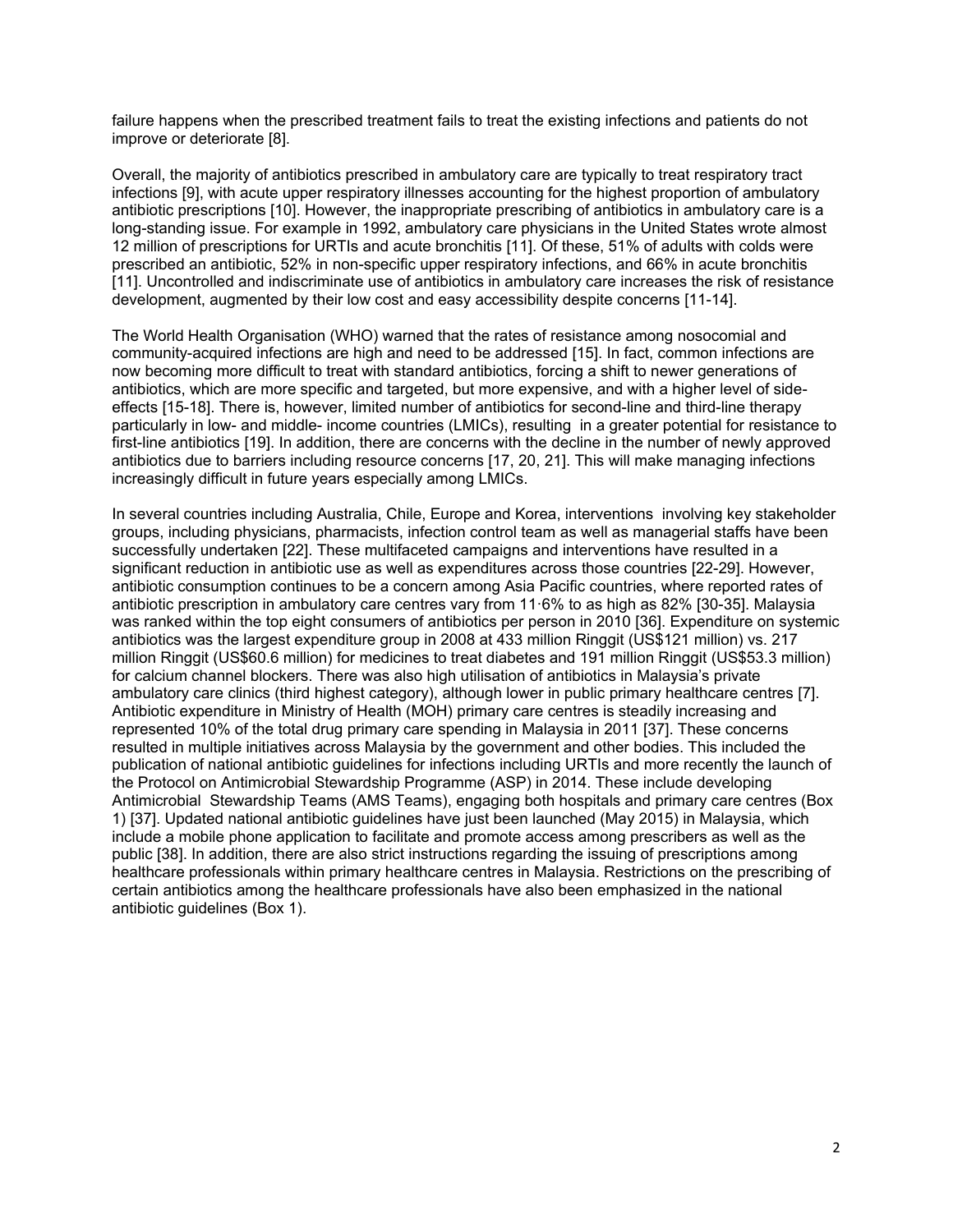Box 1 – Current situation and initiatives for improving antibiotic prescribing for URTIs among physicians and other professionals including those in primary healthcare centres

# *A) Prescribing guidance for URTIs in primary healthcare centres in Malaysia*

Medicines in the Ministry of Health (MOH) Drug Formulary are listed according to the category of prescriber-authorization (Dental Consultant, Dental specialist and Dental Officers are also included in these categories but only for medicines used in dental treatment):

| Category     | <b>Prescribers</b>                                   |  |  |  |  |  |  |
|--------------|------------------------------------------------------|--|--|--|--|--|--|
| A*           | Consultant/specialists for specific indications only |  |  |  |  |  |  |
|              | Consultant/specialists                               |  |  |  |  |  |  |
| A/KK         | Consultant/specialists/family physician specialists  |  |  |  |  |  |  |
| B            | Medical officers                                     |  |  |  |  |  |  |
| $\mathsf{C}$ | Paramedical staff                                    |  |  |  |  |  |  |
| $C+$         | Paramedical staff doing midwifery                    |  |  |  |  |  |  |

|                    |         |                         | <b>Category of</b><br>Prescribers** |
|--------------------|---------|-------------------------|-------------------------------------|
| <b>Macrolides</b>  | J01FA   | Erythromycin            | в                                   |
|                    |         | <b>Cloxacillin</b>      | в                                   |
| <b>Penicillins</b> | J01CA   | Penicillin V            | C                                   |
|                    |         | Amoxycillin             | в                                   |
|                    |         | Amoxicillin+Clavulanate | A/KK                                |
|                    | J01DB/C | Cefuroxime              | A/KK                                |
| Cephalosporins     |         | Cephalexin              | B                                   |
| Tetracyclines      | J01AA   | Doxycycline             | B                                   |
| Sulfonamide        | J01EE   | Co-Trimoxazole          | в                                   |
| <b>Others</b>      |         | <b>Others</b>           |                                     |

\*\* MoH Drug Formulary No.1/2015

Summary:

- FMS can prescribe all categories (A/KK, B and C) of drugs
- MOs only can prescribe category B and C , need approval and countersigned from FMS if they want to prescribe category A/KK drugs
- AMOs can only prescribe category C, need approval and countersigned from MO or letter of authorization if they want to prescribe category B drugs

# *B) Current regulations for the prescribing of antibiotics for URTIs*

- FMS All available suggested antibiotics for URTIs including: Tetracyclines (J01AA) –doxyxcline; cephalosporins (J01DB/C) – Cefuroxime and cephalexine; penicillins (J01CA) – penicillin V, amoxicillin and amoxicillin + clavulanate, cloxacillin; Sulfonamides (J01EE) – co-trimoxazole; macrolides (J01FA) – erythromycin. Quinolones are not on the formulary for URTIs (FMS physicians manage referral patients from MOs, i.e. typically more complex cases)
- MOs: Penicillins Penicillin V and amoxicillin; macrolides erythromycin
- AMOs– penicillin V. AMOs can also issue repeat prescriptions but these must be counter-signed/ letter of authorisation by a physician including the MO in the primary health centre. Each AMO has a Diploma of Medical Assistant. They are seen as an efficient method to enhance access to healthcare professionals given often the limited number of MOs and FMS within public healthcare system and the large number of patients seeking medical help.

# *C) Key goals/ initiatives under the Antimicrobial Stewardship Programme (ASP)*

a) General

- To improve patient outcomes (e.g. reduce morbidity and mortality from infection)
- To optimize antimicrobial therapy, by promoting judicious use of antimicrobials, optimizing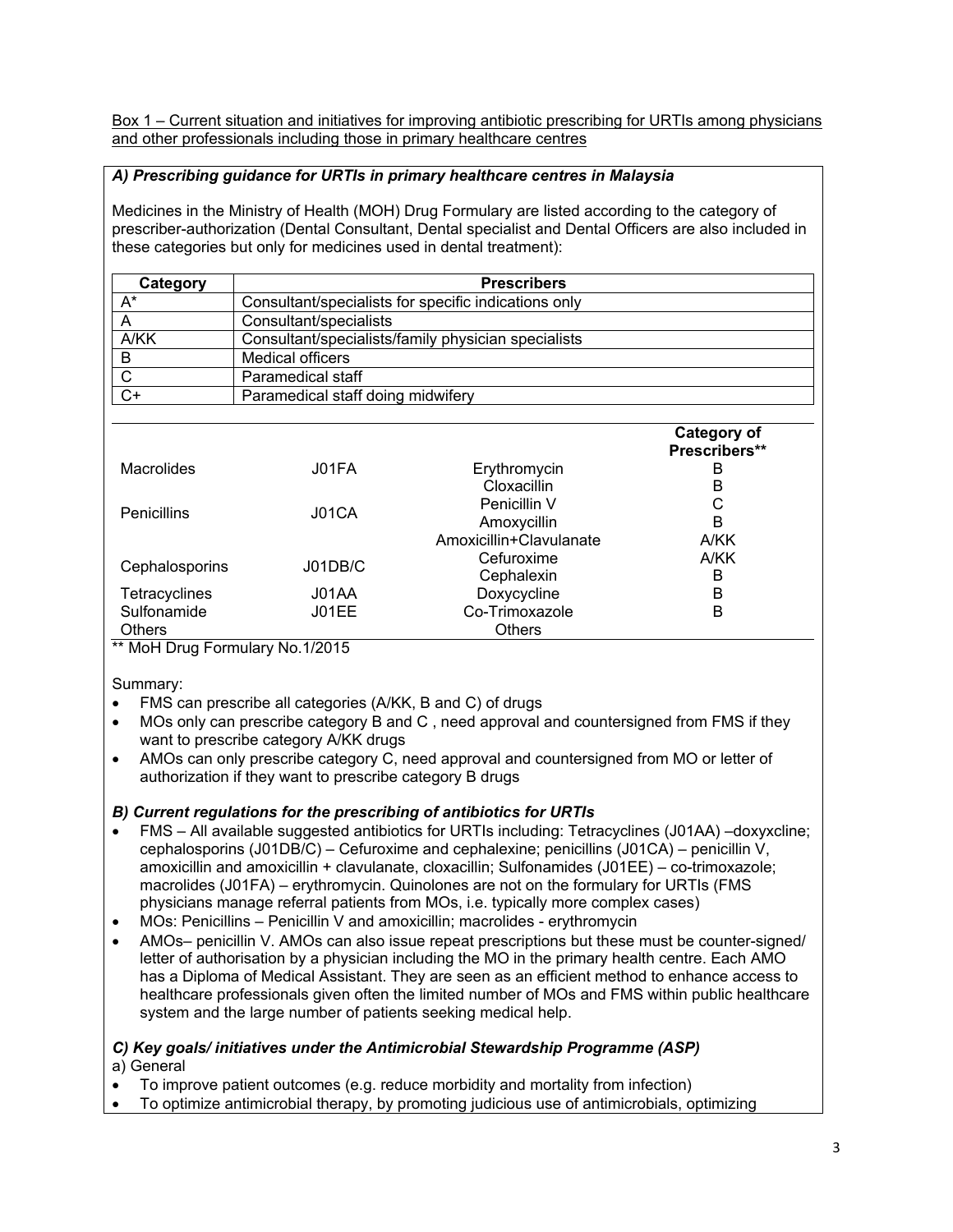antimicrobial selection, dosing, route and duration of therapy in order to maximize clinical cure or prevent infections.

- To limit unintended consequences of antibiotic prescribing such as the emergence of antimicrobial resistance and adverse drug events.
- To reduce healthcare cost without adversely impacting quality of care.
- b) For Primary Healthcare Centres
- Ensure implementation of ASP strategies and activities.
- Establish formulary restriction and approval systems especially for broad‐spectrum antimicrobials.
- Ensure implementation of *National Antibiotic Guideline*, treatment guidelines and clinical pathways for common infections (updated in 2015)
- Ensure necessary action is taken based on surveillance findings.
- Educate the public, physicians, pharmacists and paramedics about good antimicrobial prescribing practice and antimicrobial resistance
- Evaluate and report surveillance and clinical audit findings and future audit meetings discussing future management approaches

NB: FMS = Family Medicine Specialist; MO = Medical Officer and AMO = Assistant Medical Officer

We have recently published a systematic review regarding the knowledge, perceptions, and behaviour of physicians concerning antibiotic prescribing to guide future strategies [\[22\]](#page-14-1). We also recently published a study describing the prescribing of antibiotics for patients with URTIs among private physicians in Malaysia [\[39\]](#page-14-6). We found that when assessed against antibiotic knowledge assessment criteria, most general practitioners (GPs) had a moderate level of knowledge of prescribing for URTIs. However, antibiotic prescriptions could be appreciably reduced as a large number of GPs (85.5%) reported that they could reduce antibiotic prescriptions by more than 25% without jeopardizing the outcome of the URTIs. As a result, helping to reduce future development of antibiotic resistance [\[39\]](#page-14-6).

We are aware there is paucity of data on antibiotic prescribing rates among primary healthcare centres in the public healthcare system in Malaysia. These data are important as a baseline for assessing the influence of the recently updated national antibiotic guidelines as well as the recent Antimicrobial Stewardship Programmes in Malaysia. Consequently, we undertook a prescription analysis to document URTI-specific antibiotic prescription rates in public primary healthcare settings in Malaysia prior to these recent initiatives. Furthermore, we aimed to investigate the choice, proportion, and adherence to the guidelines of oral antibiotics prescribing in patients diagnosed with URTIs among the different healthcare professionals in the public sector. Future interventions, if needed, can be planned under the new antimicrobial stewardship programme and the national antibiotic guidelines.

## **Methods**

#### *Study design and prescription selection criteria*

A retrospective prescription analysis was conducted whereby all prescriptions from 1<sup>st</sup> January 2014 to 31<sup>st</sup> March 2014 were screened and retrieved for further investigation. Prescriptions with diagnosis of 'URTI', 'tonsillitis', 'pharyngitis', 'rhinitis', 'common cold', 'sore throat', 'cough', or 'otitis media' were included in the study. Incomplete prescriptions, missing diagnosis, or prescriptions with more than one infection were excluded from the study. This was done to avoid or minimize uncertainty of the diagnosis and the purpose of antibiotics in the prescription.

#### *Identification of URTI diagnosis*

All prescriptions were in hard copies, retrieved manually from the pharmacy units from each clinic. The selection of prescriptions to be included in the study was based solely on the written diagnosis on the prescription, i.e. the written diagnosis and prescribed treatment. We did not verify the validity and accuracy of the diagnosis as we did not have access to specific clinical data for each patient diagnosed with a URTI including their symptomatology or laboratory results. . URTIs were defined, similar to several studies in literature, as any encounter with the diagnosis of upper respiratory tract infection including pharyngitis, acute tonsillitis, acute sinusitis, rhinitis and otitis media. Other diagnosis and symptomatic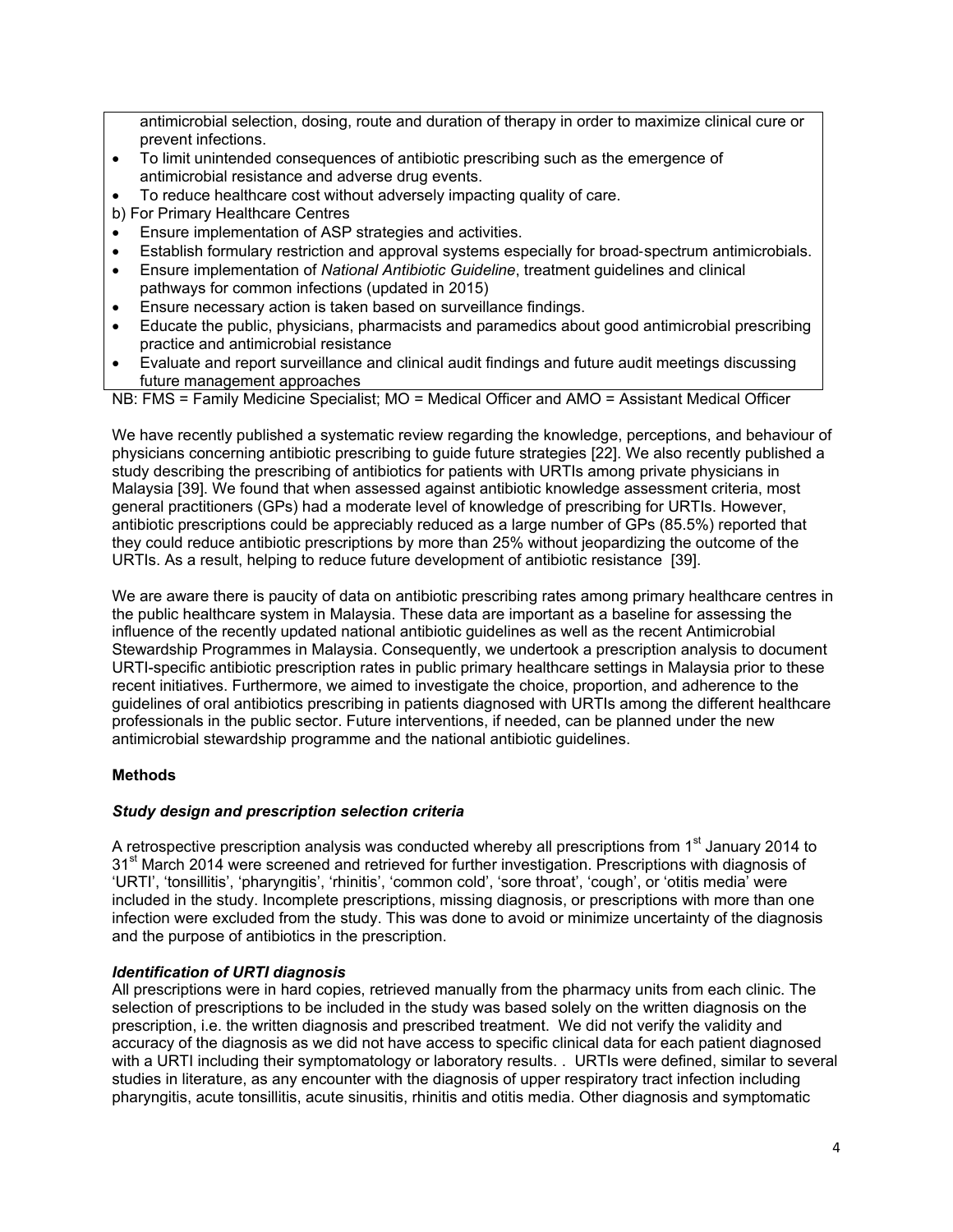encounters such as cough and sore throat were also included as separate diagnosis based on their frequent encounters at the healthcare clinics and strong association with respiratory complaints [34,39,40-43]. The prescriptions were screened manually by a trained data collector, who is a qualified and practicing pharmacist and has a considerable experience and competence in this regard.

#### *Classification and appropriate prescribing of antibiotics*

We reviewed the appropriateness of the antibiotic prescribing based on the recommendations contained in the Malaysian National Antibiotic Guidelines. Subsequently, we evaluated prescribers' conformity to the guidelines before the implementation of the more comprehensive surveillance programme in conjunction with the launch of the ASP protocol among the healthcare centres in Malaysia [44] . The classification of antibiotics used in this study was adapted from WHO Action Programme on Essential Drugs, International Network for the Rational Use of Drugs, and the Malaysia National Antibiotic Guideline 2008. The antibiotics included in the study were oral antibiotics listed in the formularies of the primary healthcare clinics (Box 1). Patient's age, diagnosis, choice of antibiotics (if prescribed) and the type of prescriber were reported on Microsoft Excel spread sheet.

## *Study settings and sampling*

The study targeted all primary public healthcare centres (n=10) in the district of Kota Setar in the State of Kedah, Malaysia. Health care in Malaysia is provided through both the public and private sector. The public health care system provides services through a network of tertiary care centres, general hospitals, district hospitals, and primary health clinics [45]. All of these centres are centrally administered by the Ministry of Health (MoH) and fully subsidised by the government [45]. In total, there are 897 healthcare clinics in Malaysia scattered throughout the country [46]. In every district, there are health district offices managing a number of primary health clinics. Kota Setar is the second largest district in Kedah with a total population of 366,787 [47], with one major hospital as a referral centre and 10 healthcare clinics , serving patients for their primary medical care needs..

Multiple services are provided at these clinics, including general outpatient services, maternal and child health services for the urban and sub-urban population of Kota Setar. Other services include family health, dental, dietetics and nutrition, health education and promotion, home nursing, radiology, pharmacy, adolescent health and community mental services. During this study period, eighty-three prescribers were attached to the general Outpatient Department (OPD) and Maternal Child Health Clinic (MCH) in all centres. These include 43 medical officers (MOs), 36 assistant medical officers (AMOs) and 4 family medicine specialists (FMSs) (Box 1). Total patient attendance at all healthcare clinics in Kota Setar District during the study period was 135,320 cases. All of the cases presented at the clinics were attended by these prescribers. Nurses who see the large portions of patients at the MCH clinics were excluded from the study as they were not allowed to prescribe antibiotics.

The age of the patients in this study were divided into age groups of ten years for consistency as we were not looking specifically at children versus adults but the general prescribing of antibiotics for URTIs.

## *Statistical analysis*

The data was entered into Microsoft Excel spread sheet, and then exported to the Statistical Package for the Social Sciences (SPSS), version 20 for further analysis. The Kolmogorov-Smirnov test was used for testing the normality of the sample distribution. Both descriptive and inferential statistics were used for data elaboration. Frequencies and percentages were used to summarize the data. The Jonckheere– Terpstra test was used to evaluate the trend of association between the tendencies of different group of prescribers; i.e. the FMS with the higher qualified education compared to MOs and AMOs with lower qualifications towards prescribing antibiotic according to the national antibiotic guideline. Where significant associations were reported, effect size was calculated by using Kendall tau correlation coefficient. P value of <0.05 was considered to be of statistical significance.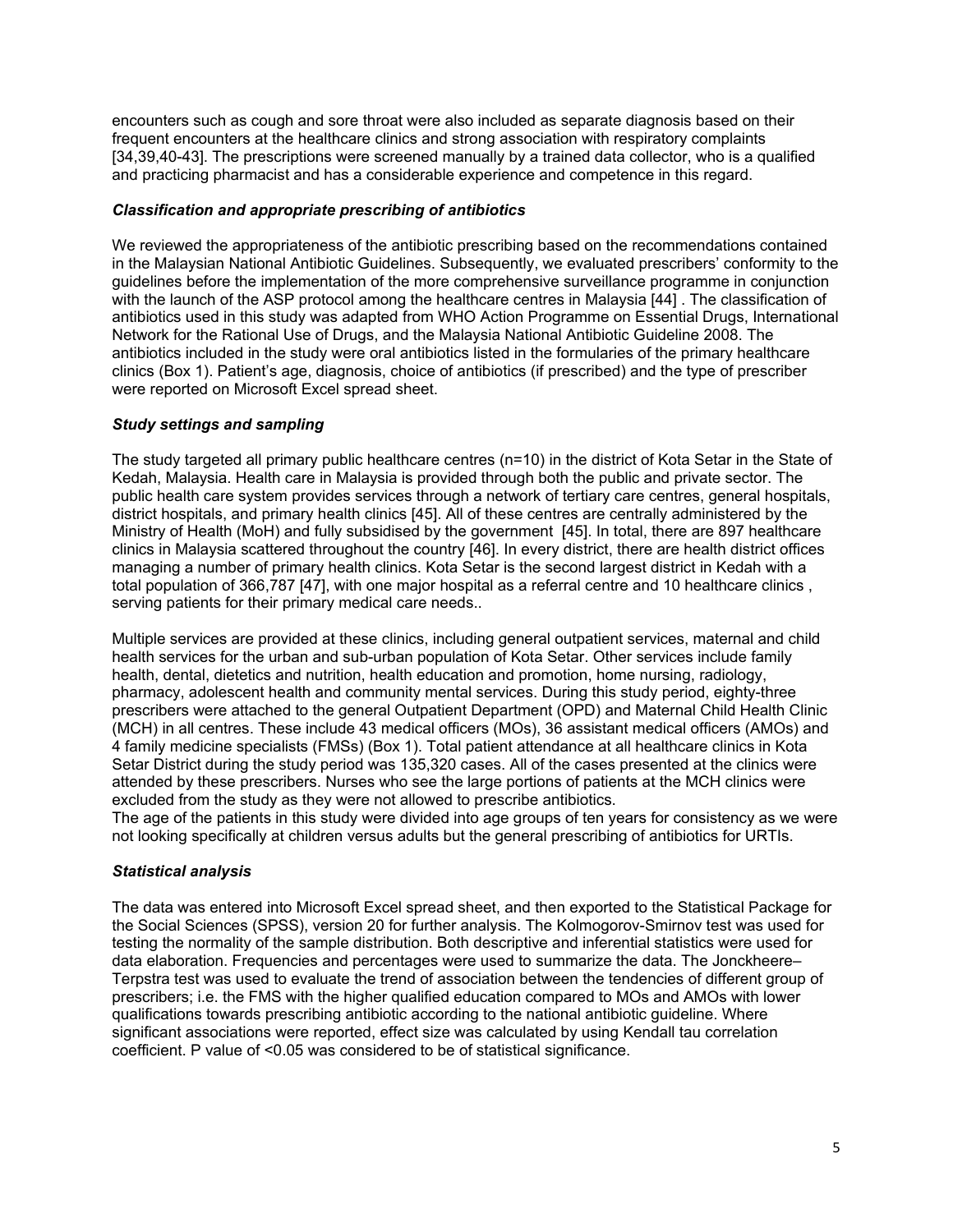## *Ethical approval*

The Medical Research and Ethics Committee Ministry of Health, Malaysia approved the study. The study was registered with National Medical Research Register of Malaysia under identity number: NMRR-13- 1231-16769.

#### **Results**

Over the three months, 123,524 prescriptions were screened and analysed according to the established inclusion and exclusion criteria. 49,251 prescriptions were excluded as they were appointment-based prescriptions mainly for chronic conditions. Others were excluded due to criteria as mentioned above. A total of 7129 (5.8%) URTI prescriptions met the inclusion criteria, of which 2269 (31.8%) prescriptions contained antibiotics. Among the ten centres, four clinics with the highest number of patients' attendance (Clinic 2, 4 , 6 and 9) contributed to 58.8% of all URTI attendances as shown in Table 1.

| Table 1: Prescribing activities at the 10 clinics of District Kota Setar, Malaysia |  |  |  |
|------------------------------------------------------------------------------------|--|--|--|
|                                                                                    |  |  |  |

| <b>Clinics</b> | <b>Screened</b><br>prescriptions | Prescriptions with diagnosis of<br><b>URTI (%)</b> |
|----------------|----------------------------------|----------------------------------------------------|
| Clinic 1       | 8736                             | 783 (11.0)                                         |
| Clinic 2       | 20652                            | 1011 (14.2)                                        |
| Clinic 3       | 10243                            | 591(8.3)                                           |
| Clinic 4       | 12359                            | 1073 (15.0)                                        |
| Clinic 5       | 9683                             | 411 (5.8)                                          |
| Clinic 6       | 26662                            | 1135 (15.9)                                        |
| Clinic 7       | 6884                             | 353(4.9)                                           |
| Clinic 8       | 8522                             | 365(5.1)                                           |
| Clinic 9       | 12962                            | 654 (9.3)                                          |
| Clinic 10      | 6821                             | 753 (10.6)                                         |
| <b>Total</b>   | 123,524                          | 7129                                               |

As seen in Table 2, 3445 (48·3%) prescriptions with URTI symptoms were filled for patients (20 years old or below) compared with older patients (21 years or above). Little variation was reported between the proportion of cases attended by medical officers (n=3946, 55·3%) and assistant medical officers (n=3117, 43·7%) with equal tendency among both to prescribe antibiotics (34·0% and 29·5% respectively). Tonsillitis, otitis media and pharyngitis were listed as major conditions for which antibiotics were prescribed (91·3%, 89·8%, and 84·2% respectively).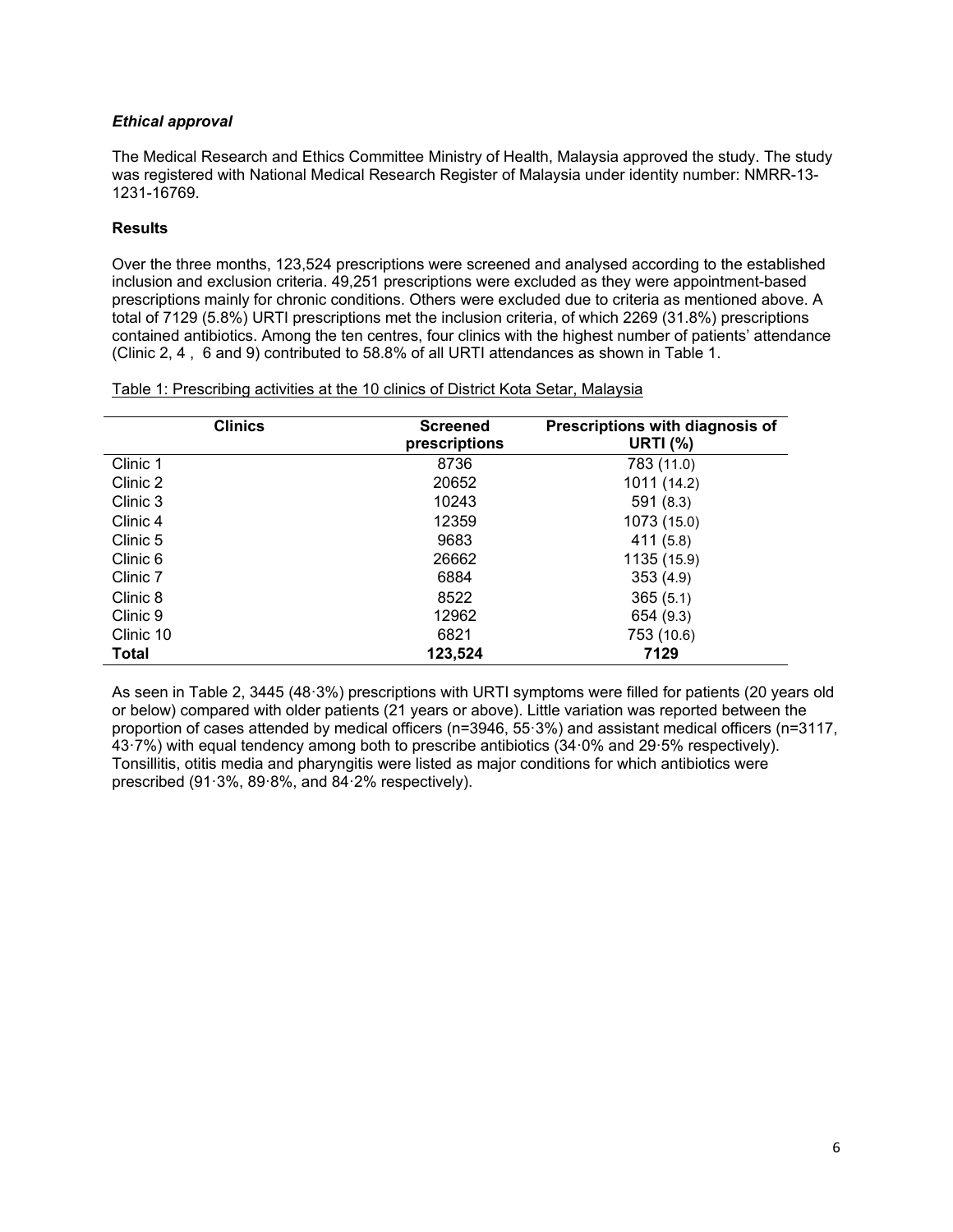| <b>Characteristics</b>             | <b>Number of prescriptions</b> | <b>Prescription with</b><br>antibiotics<br>N(%) |
|------------------------------------|--------------------------------|-------------------------------------------------|
| Patients' age (years)*             |                                |                                                 |
| $1 - 10$                           | 1968                           | 644 $(32.7)$                                    |
| 11-20                              | 1477                           | 498 $(33.7)$                                    |
| 21-30                              | 916                            | 314(34.3)                                       |
| 31-40                              | 673                            | 219(32.5)                                       |
| 41-50                              | 562                            | 185(32.9)                                       |
| 51-60                              | 631                            | 165(26.1)                                       |
| >60                                | 685                            | 165(24.1)                                       |
| <b>Prescriber status</b>           |                                |                                                 |
| <b>Family Medicine Specialists</b> | 66                             | 7(10.6)                                         |
| Medical officers                   | 3946                           | 1341(34.0)                                      |
| Medical assistants                 | 3117                           | 921(29.5)                                       |
| <b>Diagnosis</b>                   |                                |                                                 |
| Nonspecific URTI                   | 6398                           | 1752 $(27.4)$                                   |
| <b>Tonsillitis</b>                 | 264                            | 241(91.3)                                       |
| Pharyngitis                        | 209                            | 176(84.2)                                       |
| <b>Rhinitis</b>                    | 37                             | 11 $(29.7)$                                     |
| Common Cold                        | 79                             | 18(22.8)                                        |
| Sore Throat                        | 36                             | 14(38.9)                                        |
| Cough                              | 57                             | 13(22.8)                                        |
| <b>Otitis Media</b>                | 49                             | 44 $(89.8)$                                     |

Table 2: Study characteristics by age, prescriber status and diagnosis

\*Missing values=217

Table 3 presents the frequency of antibiotics prescribed to patients. Among all antibiotics, macrolides (erythromycin ethyl succinate) were the most commonly prescribed antibiotic, constituting of 61% (n=1403) of total antibiotics prescribed for all cases, followed by the penicillin group790 (34.8%). The range of preferred antibiotics among the different groups of prescribers did not vary. However, more than half of patients were prescribed macrolides after consultations with AMOs (55.2%), compared to 44.2% and 0·5% following MO and FMS consultations respectively.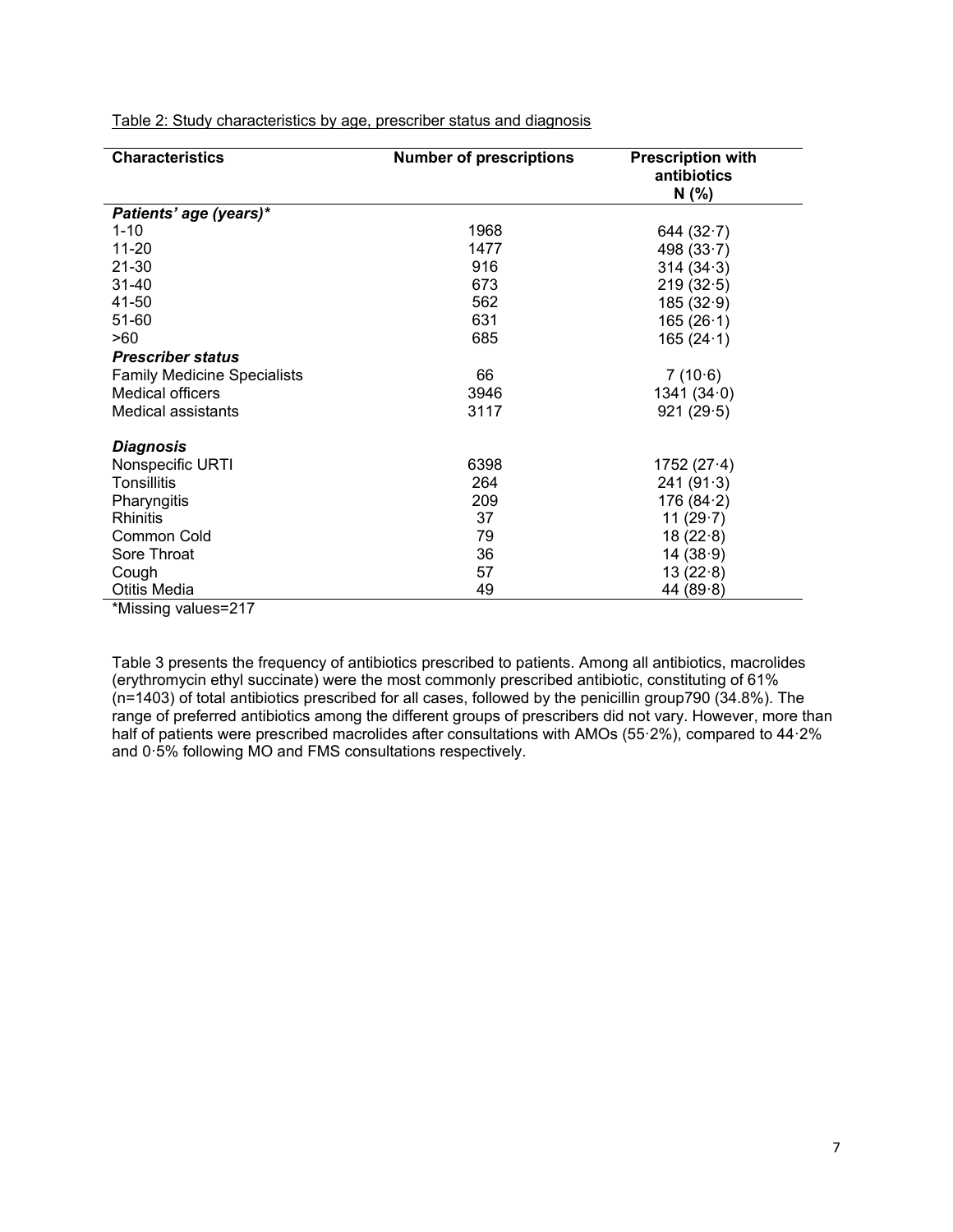# Table 3: Choice of antibiotics prescribed for URTIs

| <b>Antibiotic class</b> | <b>ATC Code</b> | Name of antibiotic      | <b>Prescriptions</b><br>for URTIs | <b>Prescribed by</b><br>FMSs N $(%)$ | <b>Prescribed by</b><br>$MOs N$ $(\%)$ | <b>Prescribed by</b><br>AMOS N $(%)$ |
|-------------------------|-----------------|-------------------------|-----------------------------------|--------------------------------------|----------------------------------------|--------------------------------------|
| <b>Macrolides</b>       | J01FA           | Erythromycin            | 1403                              | 7(0.5)                               | 621 $(44.2)$                           | 775(55.2)                            |
|                         |                 | Cloxacillin             | 31                                | 0(0)                                 | 14 $(45.2)$                            | 17 $(54.8)$                          |
| <b>Penicillins</b>      | J01CA           | Penicillin V            | 20                                | 0(0)                                 | 15(75.0)                               | 5(25.0)                              |
|                         |                 | Amoxycillin             | 698                               | 0(0)                                 | 582 $(83.4)$                           | 116(16.6)                            |
|                         |                 | Amoxicillin+Clavulanate | 41                                | 0(0)                                 | 37(90.2)                               | 4 $(9.8)$                            |
| Cephalosporins          | J01DB/C         | Cefuroxime              | 53                                | 0(0)                                 | 51 $(96.2)$                            | 2(3.8)                               |
|                         |                 | Cephalexin              | 11                                | 0(0)                                 | 10(90.9)                               | 1(9.1)                               |
| <b>Tetracyclines</b>    | J01AA           | Doxycycline             | າ                                 | 0(0)                                 | 2(100)                                 | 0(0)                                 |
| Sulfonamide             | J01EE           | Co-Trimoxazole          | ົ                                 | 0(0)                                 | 2(100)                                 | 0(0)                                 |
| <b>Others</b>           |                 | Others                  | 8                                 | 0(0)                                 | 7(87.5)                                | 1(12.5)                              |

ATC: Anatomical Therapeutic Chemical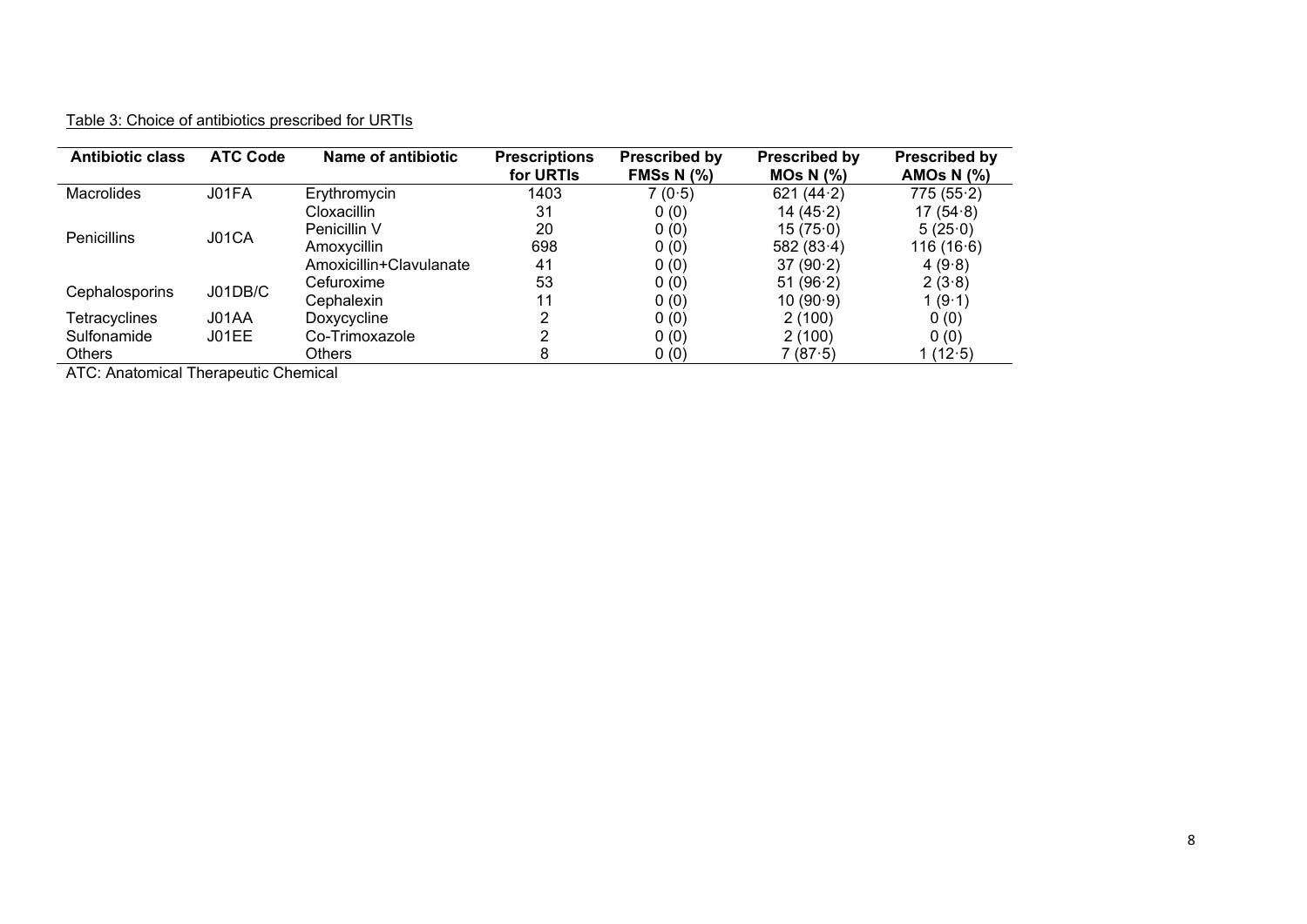Among all URTI cases, erythromycin was the most favoured antibiotic in more than 50% of cases, except for otitis media. Amoxicillin was preferred as the treatment of choice in otitis media (68.2%). The choice of prescribed antibiotics is described in Table 4.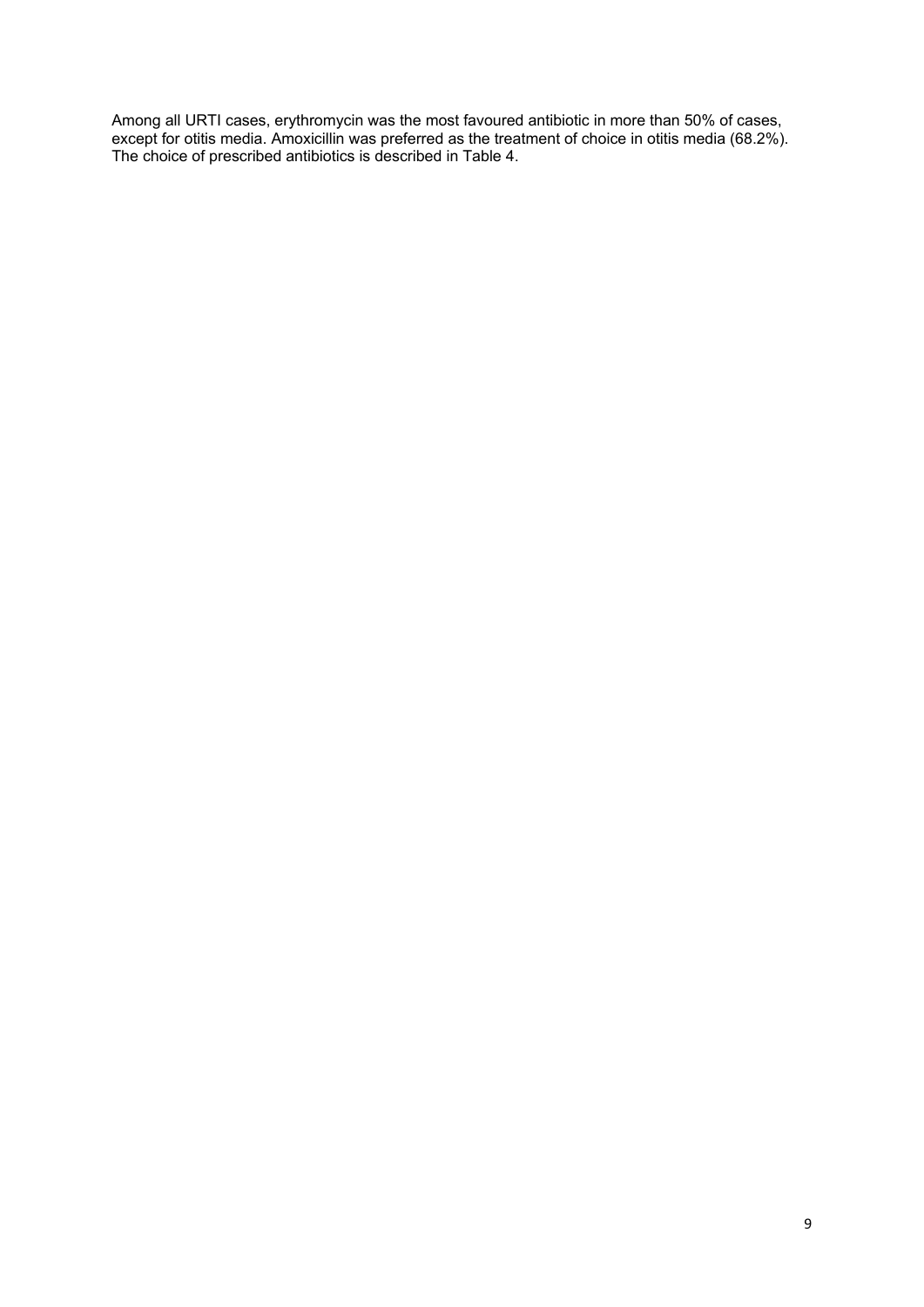|                  |                                                   | Type of antibiotic prescribed |                    |                     |                    |                                          |            |            |                    |                       |               |
|------------------|---------------------------------------------------|-------------------------------|--------------------|---------------------|--------------------|------------------------------------------|------------|------------|--------------------|-----------------------|---------------|
| <b>Diagnosis</b> | <b>Cases</b><br>prescribed<br>with<br>antibiotics | Erythromycin                  | <b>Cloxacillin</b> | <b>Penicillin V</b> | <b>Amoxicillin</b> | <b>Amoxicillin</b><br><b>Clavulanate</b> | Cefuroxime | Cephalexin | <b>Doxycycline</b> | <b>Co-Trimoxazole</b> | <b>Others</b> |
|                  | N                                                 | N(%                           | N(%                | N(%                 | N(%                | N(% )                                    | N(%        | N(% )      | N(% )              | N(% )                 | N(% )         |
| Nonspecific      |                                                   |                               |                    |                     |                    |                                          |            |            |                    |                       |               |
| URTI             | 1752                                              | 1110 $(63.4)$                 | 26(1.5)            | 9(0.5)              | 526(30.0)          | 25(1.4)                                  | 38(2.2)    | 11 $(0.6)$ | 1(0.1)             | 2(0.1)                | 4 $(0.2)$     |
| Tonsillitis      | 241                                               | 141(58.5)                     | 2(0.8)             | 9(3.73)             | 72(29.8)           | 9(3.7)                                   | 8(3.3)     | 0(0.0)     | 0(0.0)             | 0(0.0)                | 0(0.0)        |
| Pharyngitis      | 176                                               | 104(59.1)                     | 0(0.0)             | 1(0.6)              | 60 $(34.1)$        | 4 $(2.3)$                                | 7(4.0)     | 0(0.0)     | 0(0.0)             | 0(0.0)                | 0(0.0)        |
| <b>Rhinitis</b>  | 11                                                | 6(54.5)                       | 0(0.0)             | 0(0.0)              | 4 $(36.4)$         | 0(0.0)                                   | 0(0.0)     | 0(0.0)     | 1(9.0)             | 0(0.0)                | 0(0.0)        |
| Common Cold      | 18                                                | 14 $(77.8)$                   | 0(0.0)             | 0(0.0)              | 4 $(22.2)$         | 0(0.0)                                   | 0(0.0)     | 0(0.0)     | 0(0.0)             | 0(0.0)                | 0(0.0)        |
| Sore Throat      | 14                                                | 13(92.9)                      | 1 $(7.1)$          | 0(0.0)              | 0(0.0)             | 0(0.0)                                   | 0(0.0)     | 0(0.0)     | 0(0.0)             | 0(0.0)                | 0(0.0)        |
| Cough            | 13                                                | 10(76.9)                      | 0(0.0)             | 1 $(7.7)$           | 2(15.4)            | 0(0.0)                                   | 0(0.0)     | 0(0.0)     | 0(0.0)             | 0(0.0)                | 0(0.0)        |
| Otitis Media     | 44                                                | 5(11.4)                       | 2(4.5)             | 0(0.0)              | 30(68.2)           | 3(6.8)                                   | 0(0.0)     | 0(0.0)     | 0(0.0)             | 0(0.0)                | 4(9.1)        |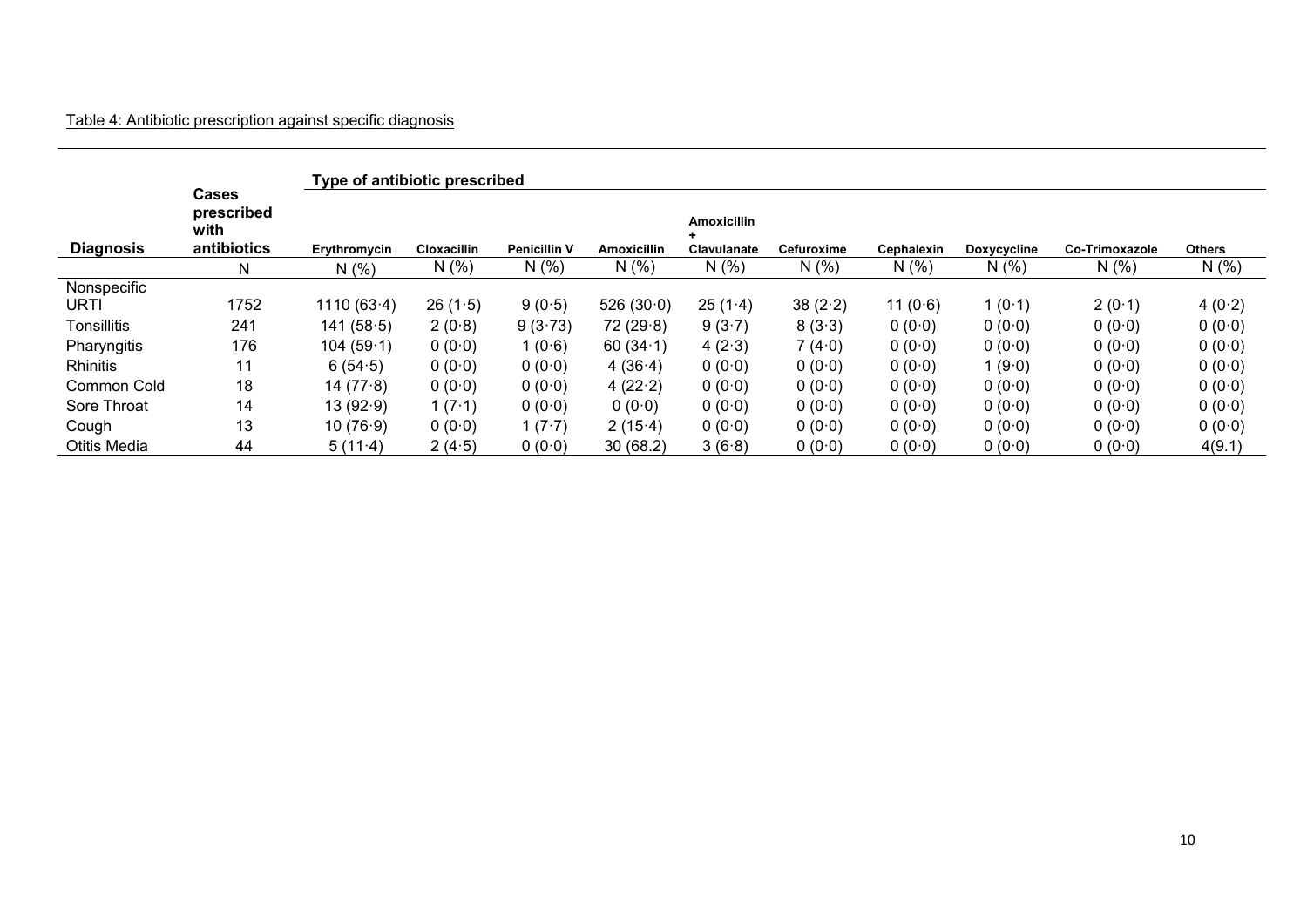The Jonckheere–Terpstra test revealed a statistically significant association between the status of the prescriber and the diagnosis (*p=0*·*001*). Furthermore, a weak positive trend was reported with FMS physicians being more competent in antibiotic prescribing based on their diagnosis, followed by medical officers (MOs) and assistant medical officers (AMOs) (τ=0·122). No significant association, however, was reported among other study variables.

#### **Discussion**

This study highlighted the frequent use of antibiotics for upper respiratory tract infections at public primary care settings in Malaysia (Table 2). The prescription rate for URTI was higher than the rate observed in another published study on primary care in Malaysia [34]However encouragingly, the antibiotic prescribing rate in URTIs in this study appeared to be lower than reported in other recent studies. For example, antibiotics were prescribed in more than 60% for URTI cases in a Malaysian district hospital in 2011[\[40\]](#page-14-7), and 53% of outpatient prescriptions in China's primary healthcare facilities in 2009 through 2011 [48]. The differences in rates could be explained by different natures of the denominator used in these studies as well as the study setting, data collection period, and the difference in the types and availability of antibiotics. It was found in this study, among all screened prescriptions, 5.8% were for URTIs, of which 32% contained antibiotics principally for patients over 20 years old (Table 2).

As documented in the literature and guidelines, only a very limited number of patients with URTIs warrant antibiotic treatment [49-53]. However, this study has found antibiotics were frequently prescribed for tonsillitis, otitis media and pharyngitis.(Table 2). According to the Center for Disease Control and Prevention (CDC), there are several criteria which should be taken into account when diagnosing URTIs. This include the presence of tonsillar exudates, tender anterior cervical adenopathy, history of fever, and lack of cough [38,54]. Patients with none or only one of these findings during clinical examination should not be treated with antibiotics [54]. Therefore appropriate clinical judgement is fundamental, in addition to ascertaining the bacterial aetiology before antibiotics should be prescribed [54]. This practice could be enhanced by local antibiotic guidelines, as well as up-to-date information regarding antibiotic use [\[22\]](#page-14-8). Prescribers should be well trained and educated regarding pertinent guidelines and initiatives to maximize the benefits of antibiotics and reduce potential resistance through making the right choices and dosing. This is especially important as successful reduction in antibiotic use could result in a rapid drop in resistance rates. This was shown in an observational Japanese study where the authors found that 62% of Group A streptococcal isolates were resistant to erythromycin when macrolides accounted for 22% of all antibiotic use in 1974 [55]. By 1988 when the prescribing of macrolides was reduced to only 8% of total antibiotic use, less than 2% of group A streptococcal isolates were resistant to erythromycin [55].

Another potential area of concern discovered in this study is the greater prescribing of antibiotics by AMOs compared with MOs and FMS physicians in the primary care centres (Table 2). This is despite the fact that AMOs should not initiate antibiotics on their own with the exception of penicillin V, but must have prescriptions countersigned by MO and FMS. However, this could be explained by the fact that the proportion of patients seen by MO and AMOs are almost equal in public primary healthcare centres. Moreover, AMOs play integral role in screening and provision of medical care to patients, including prescribing for ailments such as URTIs [\[40\]](#page-14-7). Because of this, in most clinics AMOs appear to prescribe antibiotics which are not in their prescription category without referring the case to the MOs or seeking approval from the MOs. This is against current guidelines, clearly explained in the MOH Drug Formulary (Box 1).

Overall, we believe from the findings that the extent of antibiotics used and the variation in prescribing between the different prescribers in the primary healthcare centres (Table 2) may be attributed to a number of factors. We know biomedical factors such as the characteristic of the disease, the clinical presentation of the patients, as well as choice of medicines and prescribers' knowledge, provided key inputs into the decision making [\[22\]](#page-14-8). However, other factors ranging from attitudes of the prescribers and patients, to managerial constraints and policies can also influence the prescribing decision [\[22\]](#page-14-8). For instance, FMS physicians only see refractory cases so may not see URTI patients initially – only when the infection persists or when cases are referred to them by the medical officers, which may be rare in practice. Variations in choice of antibiotics as well as the use of antibiotics can also be potentially explained by other factors. These include firstly, the limited selection of antibiotics that can be prescribed by an MO and AMO, if countersigned and repeated, versus the greater selection of antibiotics available to FMS physicians for prescribing (Box 1). Secondly ease of dosing, since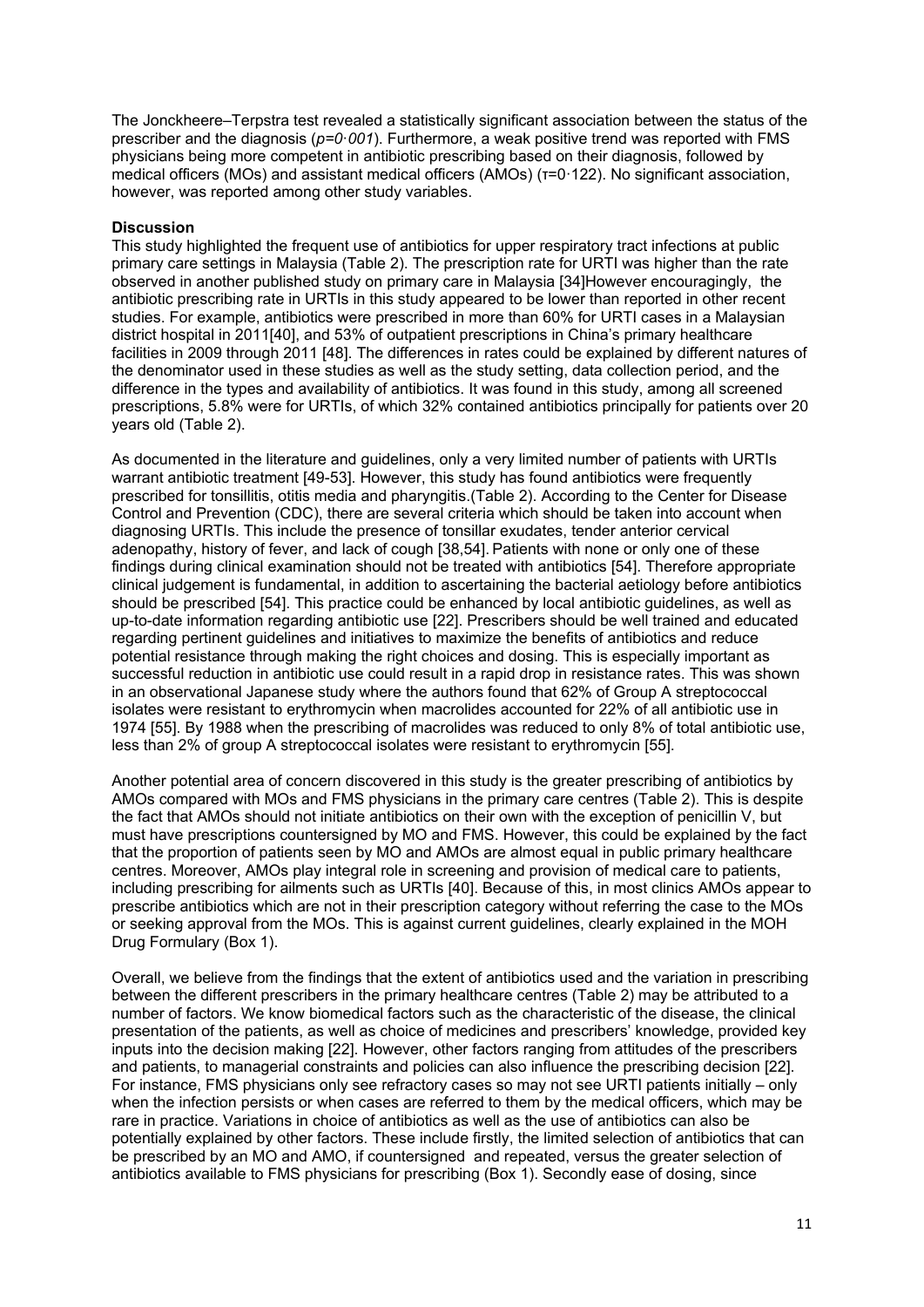erythromycin is administered twice daily compared to the penicillin group, which require three to four administrations per day. Thirdly, primary care centres are busy places with long waiting times. In view of this, it may be quicker for an MO or AMO to prescribe and/ or recommend an antibiotic rather than take considerable time to explain why they are not necessary.

Consequently, health policy makers need to take steps to address these issues. Potential next steps should include provision of education among AMOs and MOs with the implementation of new antimicrobial stewardship programme and the guidelines. These include emphasizing the use of penicillins if needed as first line treatment for URTIs rather than macrolides (Box 2). In addition, greater education should be fostered among patients, that antibiotics are rarely needed for URTIs and their inappropriate use will increase antibiotic resistance, building on the current ASP initiatives (Box 1). In future, potentially greater swabbing or sensitivity testing could be done as a regular practice as testing kits become routine and inexpensive, given the number of patients typically seen each day in primary healthcare centres.

Box 2 – Updates on Antibiotic Guidelines, the Antimicrobial Stewardship Programme

## *A) Antimicrobial Stewardship Programme updates*

- July 2015 ASP Roadshow to all regions in the country to provide regular updates on antimicrobial prescribing, practice and usage for healthcare professionals as well as strengthening the implementation of ASP in all healthcare facilities.
- In the ASP, prescribing restrictions have again been emphasized as well as emphasizing that prescribers should comply with local as well as the national drug formularies including which antibiotics for given situations

## *B) The new National Antibiotic Guideline (NAG)*

- 1. In formulating the current edition of NAG, numerous considerations were taken into account including changes in antimicrobial resistance patterns in various sectors of clinical practice, trends in antimicrobial utilization, current guidelines and new clinical data.
- 2. For URTIs:
- For the general sore throat, the modified Centor score as described by McIsaac et al [56] has been introduced in the new guideline to help physicians decide which patients need no testing, throat culture/rapid antigen detection testing or empiric antibiotic therapy. This is a clinical score to reduce unnecessary antibiotic use in patients with sore throats.
- Penicillin V is still recommended as first line treatment for tonsillitis/pharyngitis with changes in dosage frequency from 8 hourly to 12 hourly. It is in Category C, so it can be prescribed by all groups of prescribers from AMOs to FMS.
- Erythromycin has been removed as a preferred treatment in URTIs due to high resistance patterns. Other macrolides such as Azithromycin and Clindamycin have been introduced as replacements.

We acknowledge that there are a number of limitations in this study. Firstly, we only carried out the study among public health centres in Kedah. However we believe for the reasons documented, including the fact that the same antibiotic guidelines and ASP are implemented throughout public health centres in Malaysia, and that these centres are centrally administered by the MOH with the same policies, that this does represent the public sector in Malaysia. In addition, we excluded antibiotic prescriptions where more than one indication, where there were incomplete prescriptions or missing diagnoses, for the reasons stated earlier. We also acknowledge that the diagnoses of URTIs were based on the written diagnosis on the prescription and we did not verify the accuracy of the clinical examination and diagnosis with the prescribers for the reasons documents. However, this is similar to a number of database studies where no additional information is included apart from the diagnosis and the prescription. Despite these limitations, we believe this is a step forward from our first paper with Private GPs in Malaysia where we were just asking them for their treatment intentions based on various scenarios. As such, this paper provides a better reflection of the current situation regarding antibiotic prescribing in Malaysia.

Finally, we acknowledge we have not undertaken interviews with the various healthcare professionals and groups to ascertain the rationale behind their prescribing of antibiotics for URTIs. Nevertheless in spite of these caveats, we believe our findings do provide an insight into the current management of URTIs among public facilities in Malaysia to help develop and refine future guidance, building on the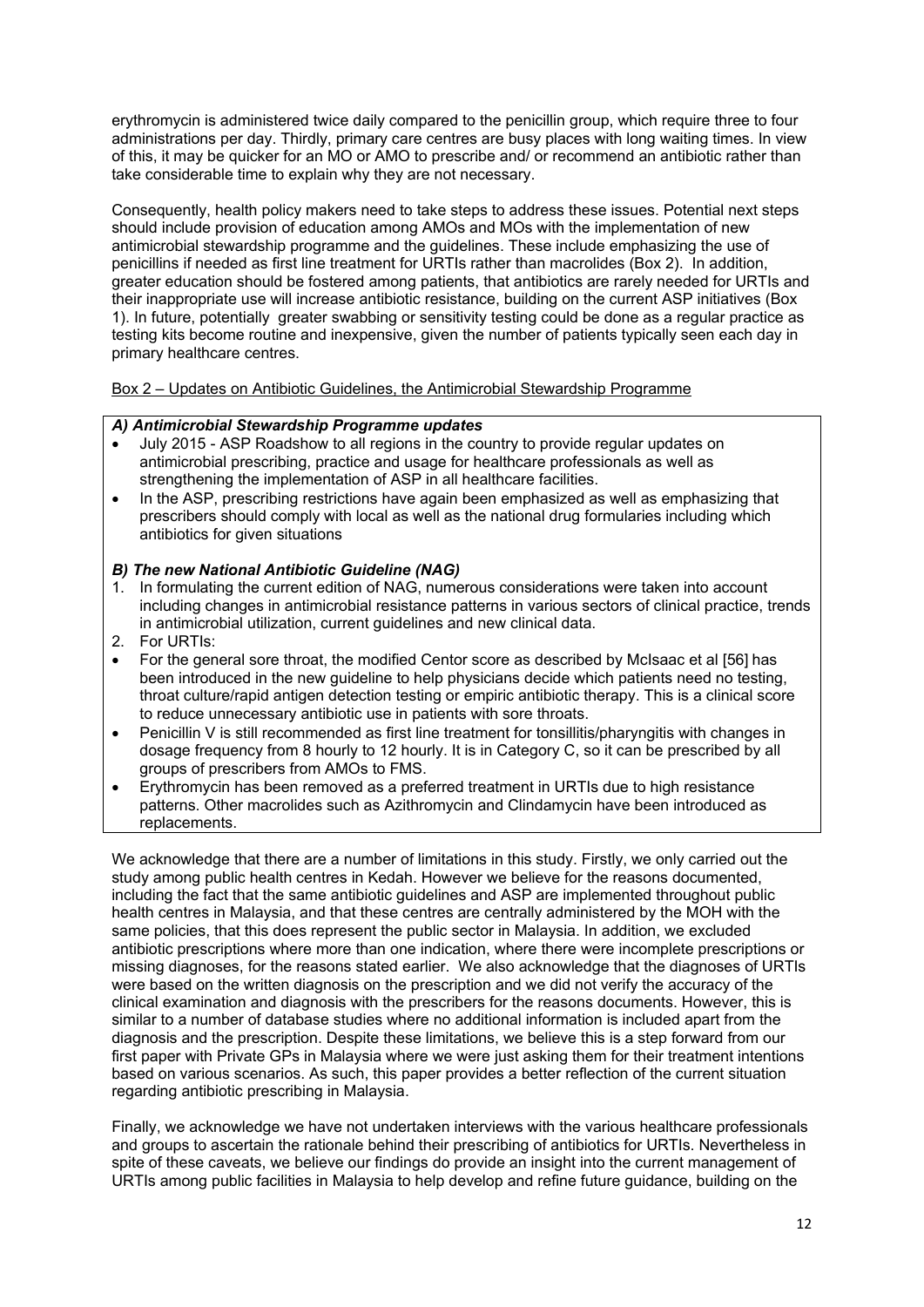recent Antimicrobial Stewardship Programme and the updated version of National Antibiotic Guideline which have recently been launched in Malaysia (Boxes 1 and 2). This will be the subject of future research following dissemination of the new Antimicrobial Stewardship Programmes and guidelines (Boxes 1 and 2). The development of scoring systems such as the recently introduced scoring system for sore throats in the updated version of National Antibiotic Guidelines will also be closely monitored as part of future research projects.

## **Conclusion**

The prescribing of antibiotics for the management of URTIs in the public sector was found to be inconsistent with current guidelines. Proper use of antibiotics is not just the professional role of doctors, but can help prevent the emergence of antibiotic resistance. Consequently a better understanding of appropriate antibiotic prescribing must be fostered among prescribers to improve their use. This includes enhancing physician adherence to standard treatment practices, including reserving antibiotic prescribing for URTIs as they are typically viral in origin, as well as prescribing penicillins first line where needed.. The introduction of the national antimicrobial stewardship program and guidelines in Malaysia should help with planning future initiatives among the primary healthcare centres in Malaysia to enhance the appropriate prescribing of antibiotics. This will be the subject of future research projects, building on the current findings.

## **Declaration of interests**

Mardhiyah Bt Kamal, Rosminah binti Mohd. Din and Dr Faridah Aryani Binti Md. Yusof are employed by the Ministry of Health in Malaysia. Otherwise, the authors have no conflict of interest to disclose. No funding was received for this study. However, there was a small grant from the Karolinska Institute to help with the writing of the paper.

## **Acknowledgement**

The authors would like to thank the Director General of Health Malaysia for permission to publish this paper. We would also like to thank Madam Noraini Mohamad from the Pharmaceutical Services Division, Ministry of Health, Malaysia, for her comments on National Antibiotic Guidelines.

## **Key points**

- There have been recent initiatives in Malaysia to improve the prescribing of antibiotics for upper respiratory tract infections (URTIs) among prescribers in primary healthcare centres. These include guidelines and Antibiotic Stewardship Programmes
- To assess the need for further initiatives to improve the prescribing of antibiotics for URTIs, it is necessary to ascertain current prescribing practices. Consequently, a retrospective analysis was conducted of all prescriptions for URTIs among primary healthcare centres from 1<sup>st</sup> January to 31<sup>st</sup> March 2014.
- During this period, 123,524 prescriptions were screened and analysed of which 7129 prescriptions were for URTIs, with 31.8% (n=2269) containing antibiotics
- There was appreciable tendency of medical officers and assistant medical officers to prescribe antibiotics for the management of URTIs when a prescription was issued (34.0% and 29.5% respectively) versus only 10.6% for Family Medicine Specialists. Tonsillitis, otitis media and pharyngitis were the most common indications for antibiotics
- Macrolides were the most commonly prescribed antibiotic constituting 61% of total antibiotics prescribed despite the fact that penicillins are the recommended first line treatment. Erythromycin has been removed from national guidelines due to high resistance patterns replaced by azithromycin and clindamycin
- Whilst there appears to be a reduction in the prescribing of antibiotics in primary healthcare centres in this study versus previous studies, there are areas of concern with some prescribing inconsistent with current guidelines. National antimicrobial stewardship programmes and further educational initiatives are ongoing in Malaysia to improve antibiotic use, and their impact needs to be monitored in the future.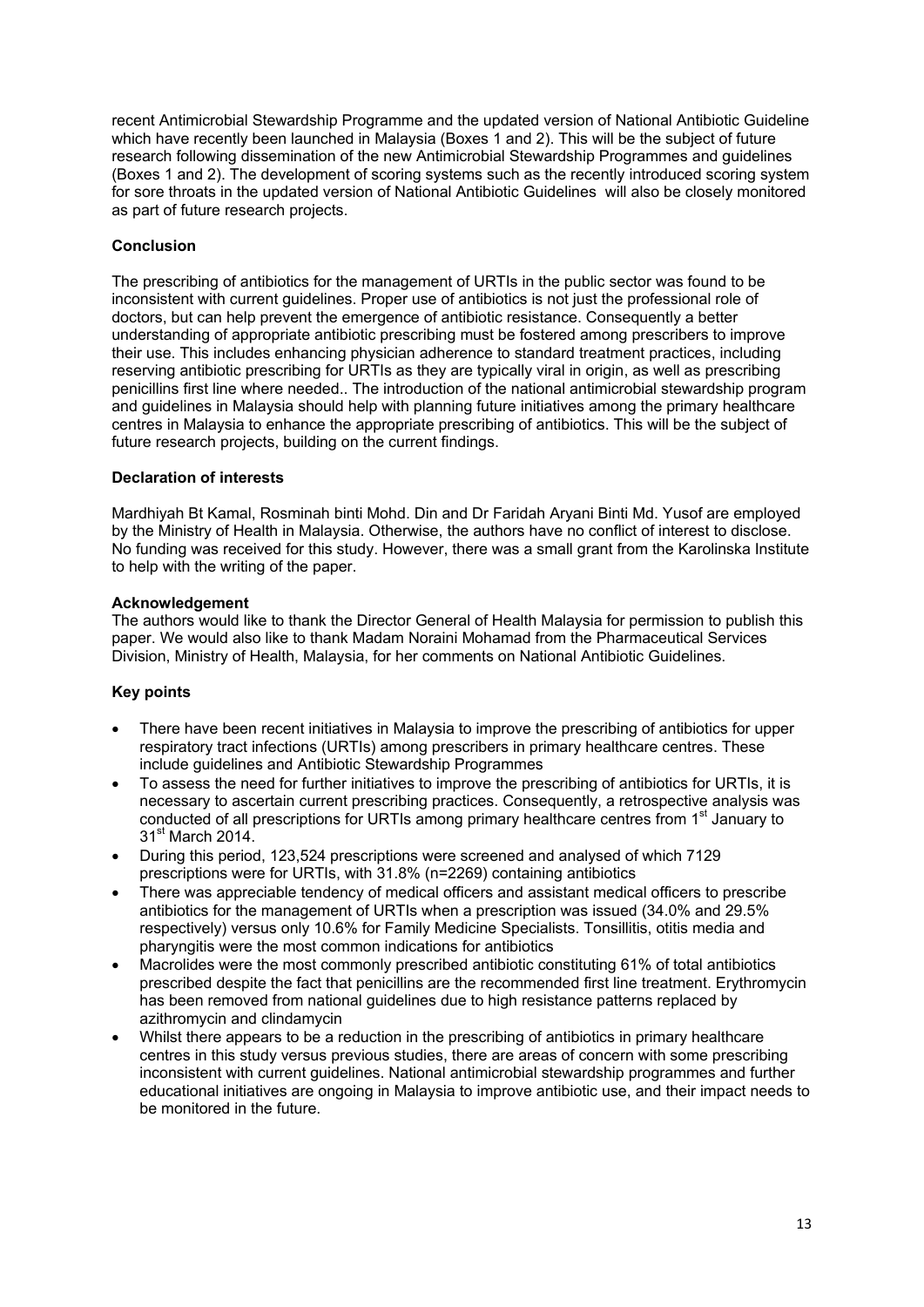# <span id="page-13-1"></span><span id="page-13-0"></span>**References**

- 1. Heikkinen T, Järvinen A. *The common cold.* Lancet, 2003. **361**(9351): p. 51-59.
- <span id="page-13-2"></span>2. Lau SK, [Yip CC,](http://www.ncbi.nlm.nih.gov/pubmed/?term=Yip%20CC%5BAuthor%5D&cauthor=true&cauthor_uid=17804649) [Tsoi HW](http://www.ncbi.nlm.nih.gov/pubmed/?term=Tsoi%20HW%5BAuthor%5D&cauthor=true&cauthor_uid=17804649) et al. *Clinical features and complete genome characterization of a distinct human rhinovirus (HRV) genetic cluster, probably representing a previously undetected HRV species, HRV-C, associated with acute respiratory illness in children.* J Clin Microbiol, 2007. **45**(11): p. 3655-64.
- <span id="page-13-3"></span>3. Mossad SB. *Upper respiratory tract infections*. 2011 [Last accessed April 2015]]; Available from: Available from: [http://www.clevelandclinicmeded.com/medicalpubs/diseasemanagement/infectious](http://www.clevelandclinicmeded.com/medicalpubs/diseasemanagement/infectious-disease/upper-respiratory-tract-infection/Default.htm)[disease/upper-respiratory-tract-infection/Default.htm.](http://www.clevelandclinicmeded.com/medicalpubs/diseasemanagement/infectious-disease/upper-respiratory-tract-infection/Default.htm)
- 4. Gonzales R, [Bartlett JG,](http://www.ncbi.nlm.nih.gov/pubmed/?term=Bartlett%20JG%5BAuthor%5D&cauthor=true&cauthor_uid=11255524) [Besser RE](http://www.ncbi.nlm.nih.gov/pubmed/?term=Besser%20RE%5BAuthor%5D&cauthor=true&cauthor_uid=11255524) et al. *Principles of Appropriate Antibiotic Use for Treatment of Acute Respiratory Tract Infections in Adults: Background, Specific Aims, and Methods.* Ann Intern Med, 2001. **134**(6): p. 479-486.
- 5. Dowell SF, Marcy M, Phillips W et al. *Principles of judicious use of antimicrobial agents for Pediatric Upper Respiratory Tract Infections.* Pediatrics, 1998. **101**: p. 163-165.
- <span id="page-13-12"></span>6. Kumarasamy KK, Toleman MA, Walsh TR et al., *Emergence of a new antibiotic resistance*

*mechanism in India, Pakistan, and the UK: a molecular, biological, and epidemiological study.* Lancet Infect Dis, 2010. **10**(9): p. 597-602.

<span id="page-13-4"></span>7. World Health Organization. *The evolving threat of antimicrobial resistance: options for action*. Available at:(date last accessed: 1st October 2012) 2013 [Last accessed April 2015]]; Available from: Available from:

[http://whqlibdoc.who.int/publications/2012/9789241503181\\_eng.pdf.](http://whqlibdoc.who.int/publications/2012/9789241503181_eng.pdf)

- <span id="page-13-6"></span><span id="page-13-5"></span>8. Schlossberg D. *Clinical Approach to Antibiotic Failure.* Medical Clinics of North America, 2006. **90**(6): p. 1265-1277.
- <span id="page-13-7"></span>9. Karabay O, Özdemir D, Güçlü E et al. *Attitudes and behaviors of Family Physicians regarding use of antibiotics.* Journal Microbiology Infectious Diseases, 2011. **1**(2): p. 53-7.
- 10. McCaig LF, Hughes JM. *Trends in antimicrobial drug prescribing among office-based physicians in the United States.* J Am Med Assoc, 1995. **273**(3): p. 214-19.
- 11. Gonzales R, Steiner JF, Sande MA. *Antibiotic prescribing for adults with colds, upper respiratory tract infections, and bronchitis by ambulatory care physicians.* J Am Med Assoc, 1997. **278**(11): p. 901-4.
- 12. Alanis AJ. *Resistance to antibiotics: are we in the post-antibiotic era?* Arch Med Res, 2005. **36**(6): p. 697-705.
- <span id="page-13-8"></span>13. Barnett ML, Linder JA. *Antibiotic prescribing for adults with acute bronchitis in the United States, 1996-2010.* J Am Med Assoc, 2014. **311**(19): p. 2020-2.
- 14. Kuyvenhoven M[, Verheij TJ,](http://www.ncbi.nlm.nih.gov/pubmed/?term=Verheij%20TJ%5BAuthor%5D&cauthor=true&cauthor_uid=10750213) [de Melker RA,](http://www.ncbi.nlm.nih.gov/pubmed/?term=de%20Melker%20RA%5BAuthor%5D&cauthor=true&cauthor_uid=10750213) [van der Velden J.](http://www.ncbi.nlm.nih.gov/pubmed/?term=van%20der%20Velden%20J%5BAuthor%5D&cauthor=true&cauthor_uid=10750213) *Antimicrobial agents in lower*

*respiratory tract infections in Dutch general practice.* Br J Gen Pract, 2000. **50**(451): p. 133-34.

- <span id="page-13-10"></span>15. World Health Organization. *Antimicrobial resistance: global report on surveillance 2014*. 2014 [Last accessed April 2015]]; Available from: Available from: [http://www.who.int/drugresistance/documents/surveillancereport/en/.](http://www.who.int/drugresistance/documents/surveillancereport/en/)
- 16. Fagnan L. *Acute sinusitis: a cost-effective approach to diagnosis and treatment.* Am Fam Physician, 1998. **58**(8): p. 1795-802, 805-6.
- 17. Falagas ME, Grammatikos AP, Michalopoulos A. *Potential of old-generation antibiotics to address current need for new antibiotics.* Expert Rev Anti Infect Ther, 2008. **6**(5): p. 593-600.
- <span id="page-13-11"></span><span id="page-13-9"></span>18. World Health Organization. *WHO Global strategy for containment of antimicrobial resistance*. 2001 [Last accessed April 2015]]; Available from: Available from: [http://www.who.int/drugresistance/WHO\\_Global\\_Strategy\\_English.pdf.](http://www.who.int/drugresistance/WHO_Global_Strategy_English.pdf)
- 19. Bisht R, Katiyar A, Singh R, et al. *Antibiotic resistance–A global issue of concern.* Asian J Pharm and Clin Res, 2009. **2**: p. 34-39.
- 20. Gupta SK, Nayak RP. *Dry antibiotic pipeline: Regulatory bottlenecks and regulatory reforms.* J Pharmacol Pharmacother, 2014. **5**(1): p. 4-7.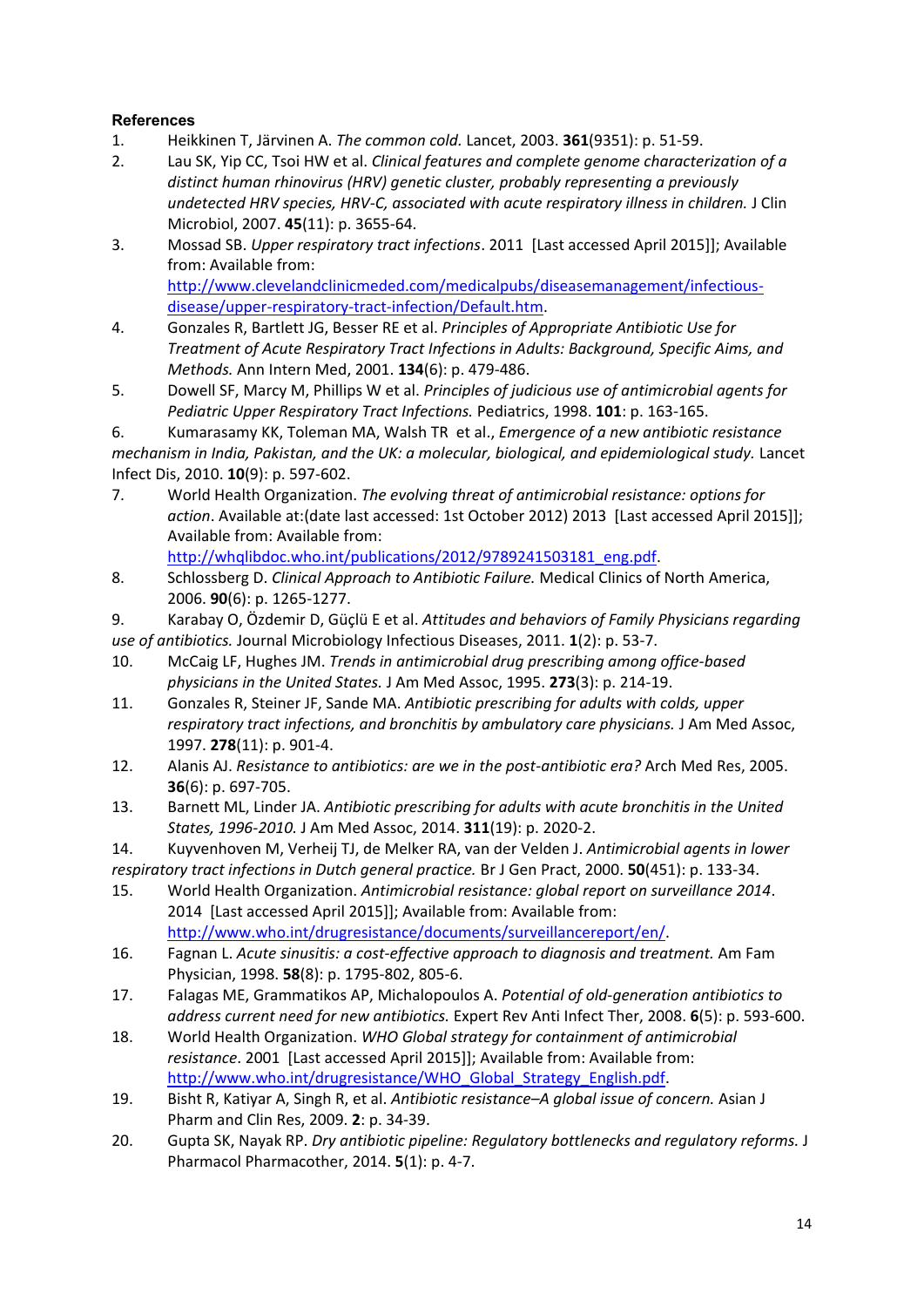- <span id="page-14-1"></span><span id="page-14-0"></span>21. Spellberg B. *New antibiotic development: barriers and opportunities in 2012*. APUA Clinical Newsletter 2012 [Last accessed April 2015]]; Available from: Available from: [http://www.tufts.edu/med/apua/news/news-newsletter-vol-30-no-1-2.shtml.](http://www.tufts.edu/med/apua/news/news-newsletter-vol-30-no-1-2.shtml)
- <span id="page-14-8"></span>22. Md Rezal RS, [Hassali MA,](http://www.ncbi.nlm.nih.gov/pubmed/?term=Hassali%20MA%5BAuthor%5D&cauthor=true&cauthor_uid=25813839) [Alrasheedy AA](http://www.ncbi.nlm.nih.gov/pubmed/?term=Alrasheedy%20AA%5BAuthor%5D&cauthor=true&cauthor_uid=25813839) et al. *Physicians' knowledge, perceptions and behaviour towards antibiotic prescribing: a systematic review of the literature.* Expert Rev Anti Infect Ther, 2015. **13**(5): p. 665-80.
- 23. Formoso G, [Paltrinieri B,](http://www.ncbi.nlm.nih.gov/pubmed/?term=Paltrinieri%20B%5BAuthor%5D&cauthor=true&cauthor_uid=24030722) [Marata AM](http://www.ncbi.nlm.nih.gov/pubmed/?term=Marata%20AM%5BAuthor%5D&cauthor=true&cauthor_uid=24030722) et al. *Feasibility and effectiveness of a low cost campaign on antibiotic prescribing in Italy: Community level, controlled, non-randomised trial.* Brit Med J, 2013. **347**(7926).
- 24. Fürst J, [Čižman M](http://www.ncbi.nlm.nih.gov/pubmed/?term=%C4%8Ci%C5%BEman%20M%5BAuthor%5D&cauthor=true&cauthor_uid=25495147)[, Mrak J](http://www.ncbi.nlm.nih.gov/pubmed/?term=Mrak%20J%5BAuthor%5D&cauthor=true&cauthor_uid=25495147) et al. *The influence of a sustained multifaceted approach to improve antibiotic prescribing in Slovenia during the past decade: findings and implications.* Expert Rev Anti Infect Ther, 2015. **13**(2): p. 279-89.
- 25. Holloway KA. *Combating inappropriate use of medicines.* Expert Rev Clin Pharmacol, 2011. **4**(3): p. 335-348.
- 26. Mölstad S, Cars O, Struwe J. *Strama-a Swedish working model for containment of antibiotic resistance.* Euro Surveill, 2008. **13**(46): p. 19041.
- 27. Mölstad S, [Erntell M,](http://www.ncbi.nlm.nih.gov/pubmed/?term=Erntell%20M%5BAuthor%5D&cauthor=true&cauthor_uid=18222163) [Hanberger H](http://www.ncbi.nlm.nih.gov/pubmed/?term=Hanberger%20H%5BAuthor%5D&cauthor=true&cauthor_uid=18222163) et al. *Sustained reduction of antibiotic use and low bacterial resistance: 10-year follow-up of the Swedish Strama programme.* Lancet Infect Dis, 2008. **8**(2): p. 125-132.
- 28. Park S, [Soumerai SB,](http://www.ncbi.nlm.nih.gov/pubmed/?term=Soumerai%20SB%5BAuthor%5D&cauthor=true&cauthor_uid=16000369) [Adams AS](http://www.ncbi.nlm.nih.gov/pubmed/?term=Adams%20AS%5BAuthor%5D&cauthor=true&cauthor_uid=16000369) et al. *Antibiotic use following a Korean national policy to prohibit medication dispensing by physicians.* Health Policy Plan, 2005. **20**(5): p. 302-309.
- <span id="page-14-2"></span>29. Sabuncu E, [David J,](http://www.ncbi.nlm.nih.gov/pubmed/?term=David%20J%5BAuthor%5D&cauthor=true&cauthor_uid=19492093) [Bernède-Bauduin C](http://www.ncbi.nlm.nih.gov/pubmed/?term=Bern%C3%A8de-Bauduin%20C%5BAuthor%5D&cauthor=true&cauthor_uid=19492093) et al., *Significant reduction of antibiotic use in the community after a nationwide campaign in France, 2002–2007.* PLoS Med, 2009. **6**(6): p. e1000084.
- 30. Bhavnani D, [Phatinawin L,](http://www.ncbi.nlm.nih.gov/pubmed/?term=Phatinawin%20L%5BAuthor%5D&cauthor=true&cauthor_uid=17324602) [Chantra S](http://www.ncbi.nlm.nih.gov/pubmed/?term=Chantra%20S%5BAuthor%5D&cauthor=true&cauthor_uid=17324602) et al. *The influence of rapid influenza diagnostic testing on antibiotic prescribing patterns in rural Thailand.* Int J Infect Dis, 2007. **11**(4): p. 355-359.
- 31. Chalker J. *Improving antibiotic prescribing in Hai Phong Province, Viet Nam: the" antibioticdose" indicator.* Bull World Health Organ, 2001. **79**(4): p. 313-320.
- 32. Chang S-C, Shiu M-N, Chen. T-J *Antibiotic usage in primary care units in Taiwan after the institution of national health insurance.* Diagn Microbiol Infect Dis, 2001. **40**(3): p. 137-143.
- 33. Lim K, Yap K. *The prescribing pattern of outpatient polyclinic doctors.* Singapore Med J, 1999. **40**(6): p. 416-19.
- <span id="page-14-3"></span>34. Teng CL, [Achike FI,](http://www.ncbi.nlm.nih.gov/pubmed/?term=Achike%20FI%5BAuthor%5D&cauthor=true&cauthor_uid=15519484) [Phua KL](http://www.ncbi.nlm.nih.gov/pubmed/?term=Phua%20KL%5BAuthor%5D&cauthor=true&cauthor_uid=15519484) et al. *General and URTI-specific antibiotic prescription rates in a Malaysian primary care setting.* Int J Antimicrob Agents, 2004. **24**(5): p. 496-501.
- <span id="page-14-4"></span>35. Van Nguyen K, [Achike FI,](http://www.ncbi.nlm.nih.gov/pubmed/?term=Achike%20FI%5BAuthor%5D&cauthor=true&cauthor_uid=15519484) [Phua KL](http://www.ncbi.nlm.nih.gov/pubmed/?term=Phua%20KL%5BAuthor%5D&cauthor=true&cauthor_uid=15519484) et al. *Antibiotic use and resistance in emerging economies: a situation analysis for Viet Nam.* BMC public health, 2013. **13**(1): p. 1158.
- <span id="page-14-5"></span>36. Van Boeckel,TP[, Gandra S,](http://www.ncbi.nlm.nih.gov/pubmed/?term=Gandra%20S%5BAuthor%5D&cauthor=true&cauthor_uid=25022435) [Ashok A](http://www.ncbi.nlm.nih.gov/pubmed/?term=Ashok%20A%5BAuthor%5D&cauthor=true&cauthor_uid=25022435) et al. *Global antibiotic consumption 2000 to 2010: an analysis of national pharmaceutical sales data.* Lancet Infect Dis, 2014. **14**(8): p. 742-750.
- 37. Pharmaceutical Services Division, *Protocol on antimicrobial stewardship program in healthcare cacilities*. 2014, Ministry of Health Malaysia.
- <span id="page-14-6"></span>38. Pharmaceutical Services Division. *National Antibiotic Guideline (NAG), 2nd Edition*. 2015 [cited 2015 24th May]; Available from: [http://www.pharmacy.gov.my/v2/ms/dokumen/national-antibiotic-guideline-nag-2nd](http://www.pharmacy.gov.my/v2/ms/dokumen/national-antibiotic-guideline-nag-2nd-edition.html)[edition.html.](http://www.pharmacy.gov.my/v2/ms/dokumen/national-antibiotic-guideline-nag-2nd-edition.html)
- 39. Hassali MA, [Kamil TK,](http://www.ncbi.nlm.nih.gov/pubmed/?term=Kamil%20TK%5BAuthor%5D&cauthor=true&cauthor_uid=25704246) [Md Yusof FA](http://www.ncbi.nlm.nih.gov/pubmed/?term=Md%20Yusof%20FA%5BAuthor%5D&cauthor=true&cauthor_uid=25704246) et al. *General practitioners' knowledge, attitude and prescribing of antibiotics for upper respiratory tract infections in Selangor, Malaysia: findings and implications.* Expert Rev Anti Infect Ther, 2015. **13**(4): p. 511-520.
- <span id="page-14-7"></span>40. McGarvey LP, Heaney LG, MacMahon J. *A retrospective survey of diagnosis and management of patients presenting with chronic cough to a general chest clinic.* Int J Clin Pract, 1998. **52**(3): p. 158-61.